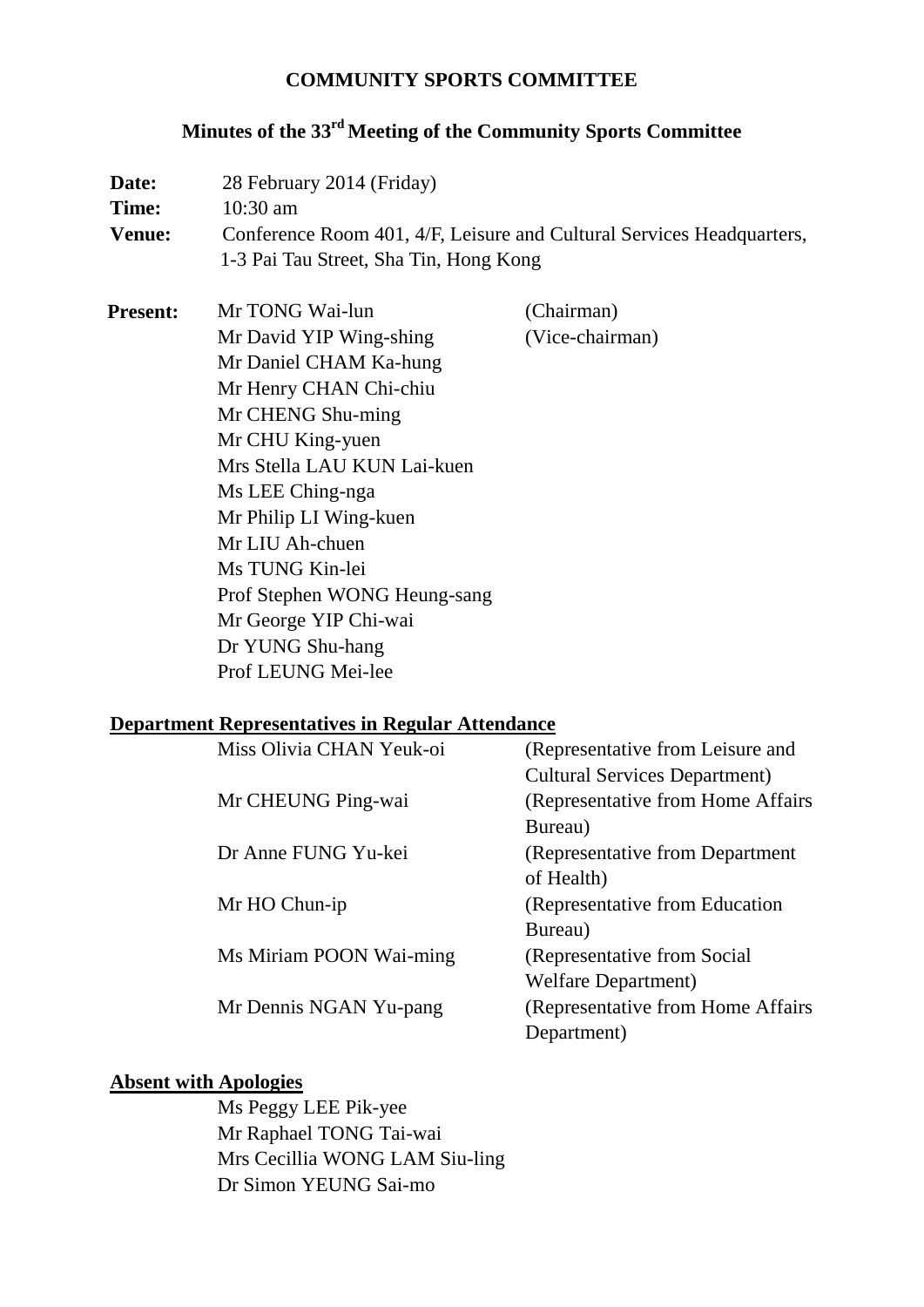#### **In Attendance**

|                  | Mrs Betty FUNG CHING Suk-yee | (Leisure and Cultural Services) |
|------------------|------------------------------|---------------------------------|
|                  |                              | Department)                     |
|                  | Mr Bobby CHENG Kam-wing      | (Leisure and Cultural Services) |
|                  |                              | Department)                     |
|                  | Ms Rebecca LOU Wai-yi        | (Leisure and Cultural Services) |
|                  |                              | Department)                     |
|                  | Ms Alice HEUNG Ching-yee     | (Leisure and Cultural Services) |
|                  |                              | Department)                     |
|                  | Ms Joanne FU Lai-chun        | (Leisure and Cultural Services) |
|                  |                              | Department)                     |
| <b>Secretary</b> |                              |                                 |
|                  | Mr Simon LIU Wai-shing       | (Leisure and Cultural Services  |

Department)

#### **Opening Remarks**

1.1 The Chairman welcomed all Members and representatives from various government departments to the meeting. He also extended a welcome to Ms Joanne FU of the Leisure and Cultural Services Department (LCSD) and Mr CHEUNG Ping-wai of the Home Affairs Bureau (HAB).

# **Item 1: Confirmation of the Minutes of Last Meeting of the Community Sports Committee (CSC)**

2.1 The Secretariat had emailed the draft minutes of the last meeting to Members for comment on 13 February and received proposed amendments. The Chairman asked Members to refer to the proposed amendments and the revised minutes tabled at the meeting. As no further amendment was proposed at the meeting, the Chairman announced that the minutes of the last meeting were endorsed.

### **Item 2: Matters Arising**

# **(i) Report on the Follow-up to Proposals to Improve the Arrangements for the Booking and Allocation of Recreation and Sports Facilities of the LCSD**

3.1 Ms Alice HEUNG of the LCSD gave a PowerPoint presentation on the latest progress in implementing improvement measures in response to the investigation report of the Office of The Ombudsman (The Ombudsman). Following the measures taken in June 2013 to improve the booking and allocation mechanism for recreation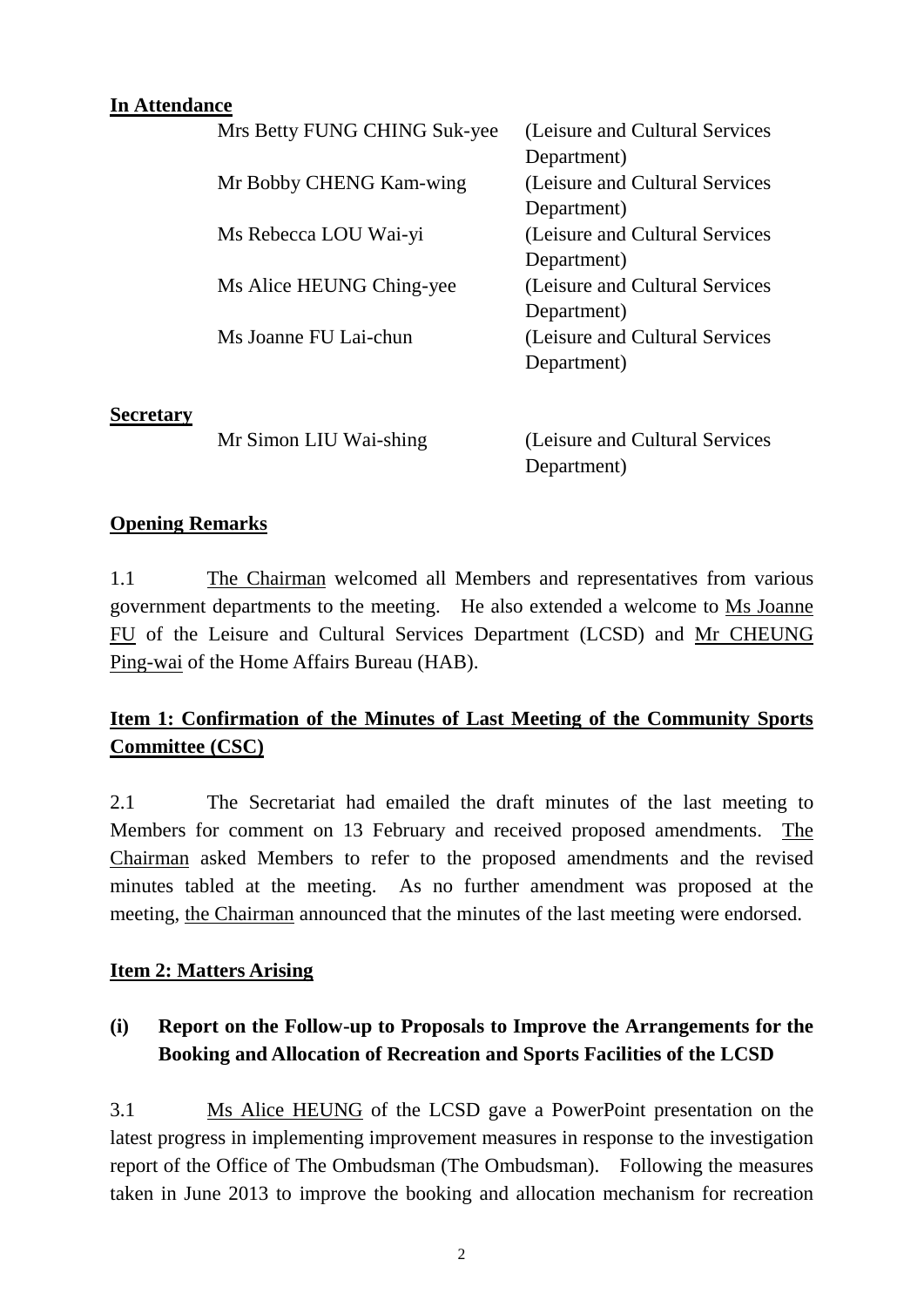and sports facilities, the Department would put in place further improvement measures in 2014. This would include reducing the maximum booking hours allowed for individual hirers during peak hours; revising the booking quota for organisation hirers during peak hours; revising the penalty for organisations failing to use booked venues; and imposing administrative penalties on individuals who failed to show up for their reserved sessions, engaged in unauthorised transfer of user permits or abused the rate concession in making bookings. As regards other recommendations made by The Ombudsman, namely cancelling or revising the arrangement for organisations to make priority bookings in the capacity of a limited company or an organisation registered as a society, adjusting the opening hours of turf football pitches, introducing immediate payment for telephone reservations, providing computerised booking service for non-fee charging recreation and sports facilities, and allowing a hirer to authorise another user to sign in, the Department did not recommend implementing the first three proposed measures, but would consider the feasibility of taking forward the remaining two when the Leisure Link System (LLS) was due for major overhaul so as to optimise the use of public resources.

3.2 Ms Alice HEUNG also responded to the questions raised by Members as follows:

- (a) Some Members were concerned that revising the booking quota for organisation hirers during peak hours might make it difficult for national sports associations (NSAs) to secure suitable venues for organising activities. Ms Alice HEUNG replied that the NSAs could currently reserve recreation and sports facilities up to one year in advance, thereby enjoying priority over companies or societies in general. Organisations seeking to make bookings for peak hour sessions in the capacity of a limited company or an organisation registered as a society had less chance of success than NSAs and schools. Usually they could only manage to secure facilities with lower utilisation or book off-peak sessions. Despite the fact that bookings made by the HAB and the LCSD would be counted against the booking quota for organisation hirers under the new arrangement, the figures of the past few years indicated that the number of booked sessions for most of the facilities did not exceed the revised booking quota even after counting those sessions booked by the HAB and the LCSD. With the aim of increasing the transparency of organisation bookings, the new measure should not have adverse impact on the hiring of recreation and sports facilities by the NSAs.
- (b) As for the recommendation to tighten the penalty against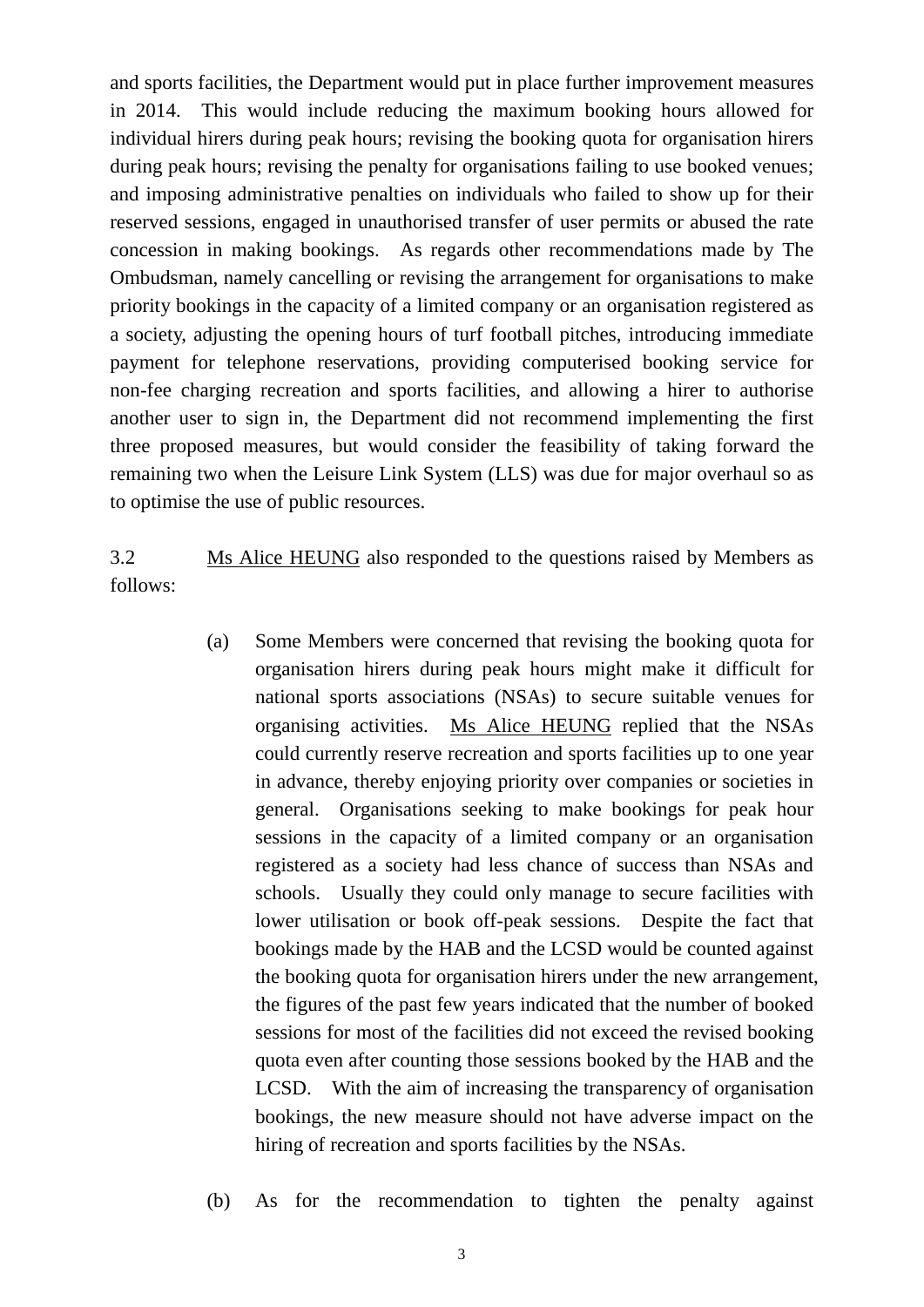organisations failing to use booked venues, it was suggested that the penalty of suspension from booking facilities be restricted to the district where the no-show occurred, instead of being applicable to the 18 districts across the territory. The Department hoped that the penalty could achieve a deterrent effect without hindering the promotion of sports development by the NSAs.

- (c) The maximum booking hours allowed for individuals would vary depending on the nature of venues and facilities.
- (d) As regards the introduction of immediate payment for telephone reservations, abuses of the telephone reservation system dropped significantly in number following the implementation of two countermeasures in September 2011 and June 2012. According to a telephone survey conducted by the Department earlier on, a majority (about 76%) of the 284 respondents who had used the telephone reservation service did not support the introduction of a charge for the service. In 2013, telephone reservations made for LCSD's recreation and sports facilities accounted for only about 6% of the total number of bookings made through the LLS. Given the low usage rate of the telephone reservation service and the huge cost of developing the payment system, the Department found the introduction of immediate payment arrangement for telephone reservations not cost-effective. Therefore, it did not recommend the implementation of such a measure for the time being.
- (e) The Department would not consider the proposal of extending the opening hours of turf football pitches for the time being as it might cause light and noise nuisances to residents in the neighbourhood. The Department would continue to provide more third generation artificial turf football pitches so that more sessions could be made available to meet public needs.

3.3 The Chairman thanked Members for their invaluable views. He hoped that the LCSD would consider their views in order to further improve the booking and allocation mechanism for recreation and sports facilities.

[Professor Stephen WONG left the meeting after this item.]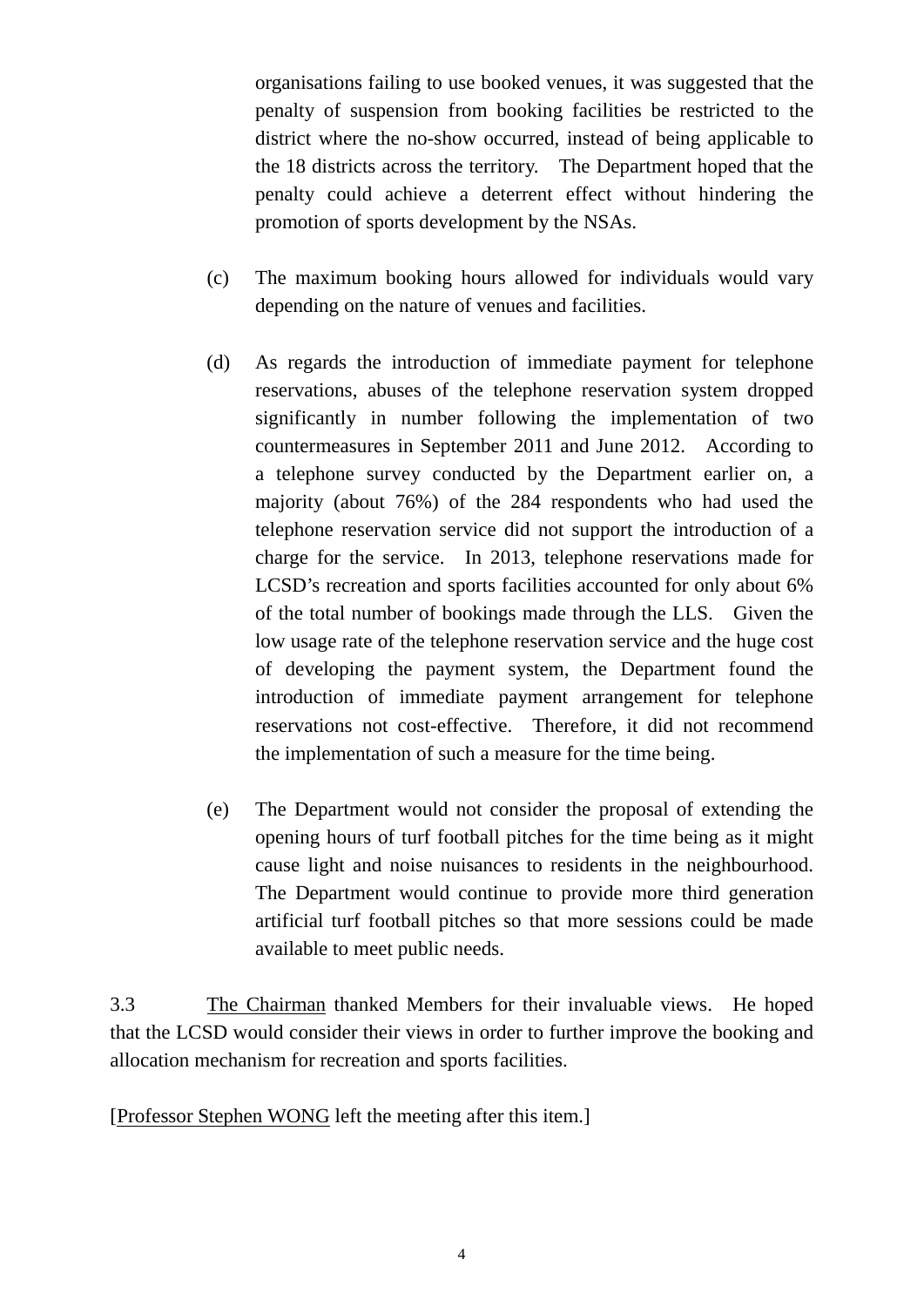# **Item 3: Formation of the 5th Hong Kong Games Organising Committee (CSC Paper 01/14)**

4.1 Ms Rebecca LOU presented CSC Paper 01/14. She called for nomination of two Members to sit on the 5th Hong Kong Games (HKG) Organising Committee (OC).

4.2 The Chairman thanked the Secretary for Home Affairs for his appointment as Chairman of the 5th HKGOC. He hoped that with the staunch support of Mr David YIP, the Vice-chairman, and other Members, the 5th HKG would be another success. The Chairman mentioned that Messrs CHENG Shu-ming and CHU King-yuen had sat on the last HKGOC, and asked Members to nominate representatives to take part in organising the 5th HKG.

4.3 Mr David YIP proposed Prof Stephen WONG of the education sector and Mr Henry CHAN, a regular organiser of large-scale community activities and keen sponsor of the performances at the 4th HKG Opening Ceremony, to sit on the 5th HKGOC. The Chairman thanked Mr YIP for the nomination. Members raised no objection, and Mr Henry CHAN, who was present at the meeting, accepted the invitation. The Chairman asked the Secretariat to contact Prof Stephen WONG in due course for the invitation.

(Post-meeting note: Prof Stephen WONG accepted the invitation to sit on the 5th HKGOC as a representative of the CSC.)

# **Item 4: Proposal on Sport For All Day 2014 (CSC Paper 02/14)**

5.1 Mr Simon LIU presented CSC Paper 02/14. Miss Olivia CHAN of the LCSD responded to Members' enquiries and suggestions as follows:

- (a) The LCSD would co-ordinate, as far as possible, the arrangements for well-known athletes to join the Sports Ambassadors in the Sport For All Day activities held in various districts for the promotion of healthy exercises.
- (b) There were two main parts to the Sport For All Day. Regarding the free use of facilities, the duration of each session would be the same as the existing arrangement, which was usually an hour. Increasing the number of sessions for free use by reducing the duration of each session to half an hour would involve modifications of the computer programme which might easily cause confusion. As for the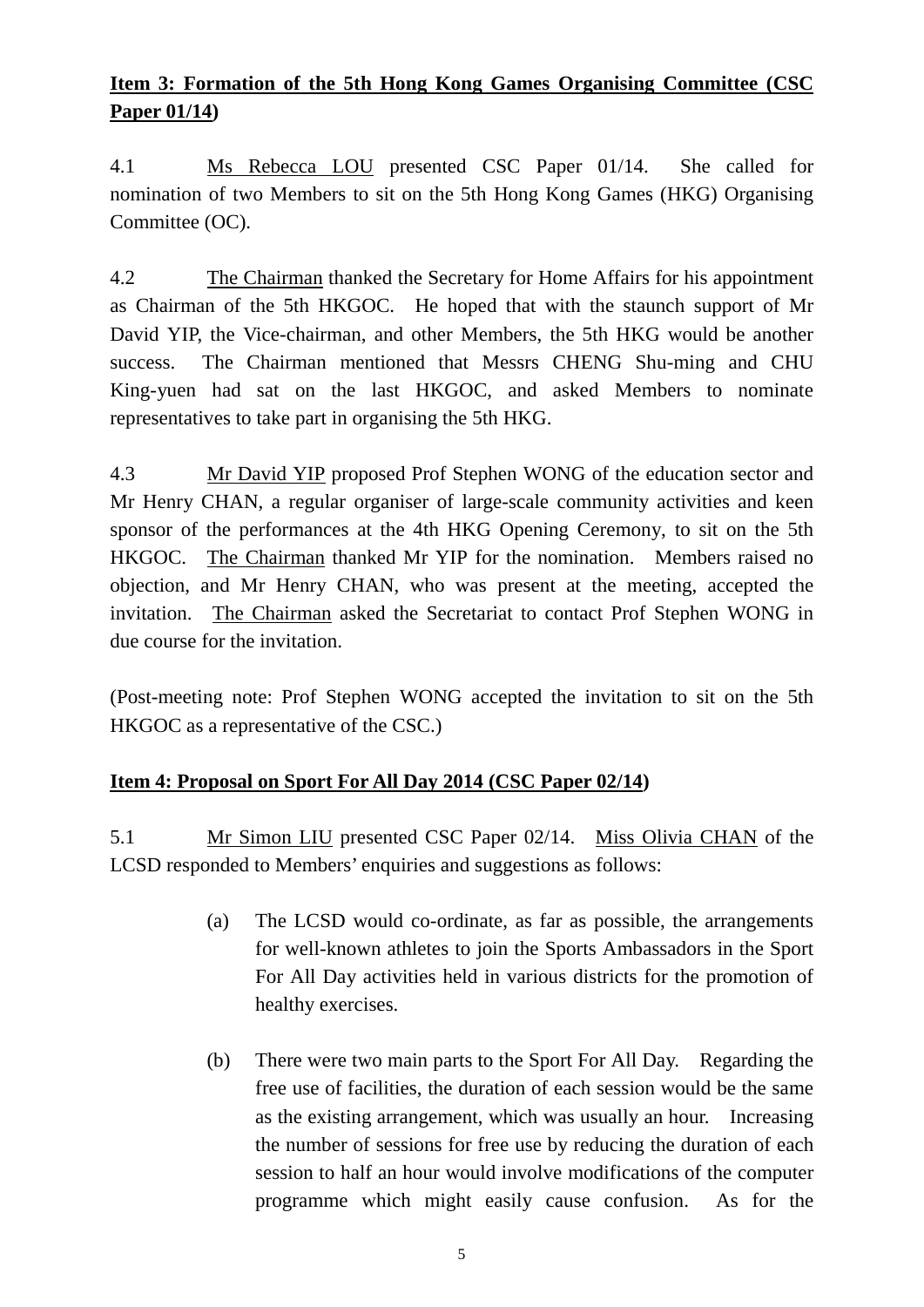organisation of activities, the LCSD would arrange for free sports programmes, including various sports play-in and rope skipping activities, to be staged at designated sports centres in the districts. It would also invite rope skipping bodies to demonstrate skipping skills and lead the participants in play-in activities. The Department would work out the details taking into account Members' views.

- (c) The suggestion of writing a theme song for the rope skipping activities might not be feasible as it would involve complicated processes such as music arrangement, lyric writing and identification of suitable singer(s). However, noting that the rope skipping activities currently organised by skipping bodies were always accompanied with music, the LCSD would liaise with such bodies for suitable arrangements.
- (d) The FISAC-IRSF World Rope Skipping Championships would also be held in Hong Kong in early August this year under the subvention of the LCSD. The Department had liaised with the Hong Kong Rope Skipping Association, China (HKRSA) as to how the Championships and the Sport For All Day could, under possible circumstances, be suitably linked for publicity purpose. The Department would also invite rope skipping teams from sports clubs under the HKRSA and schools/organisations to attend the rope skipping promotion activities organised by the 18 district leisure services offices of the LCSD on the Sport For All Day.

5.2 The Chairman thanked Members for their invaluable input and hoped that the LCSD would fully consider their views when organising activities.

# **Item 5: Initial Review of School Sports Programme Coordinator Pilot Scheme (CSC Paper 03/14)**

- 6.1 Ms Joanne FU of the LCSD presented CSC Paper 03/14.
- 6.2 Her responses to Members' views were summarised as follows: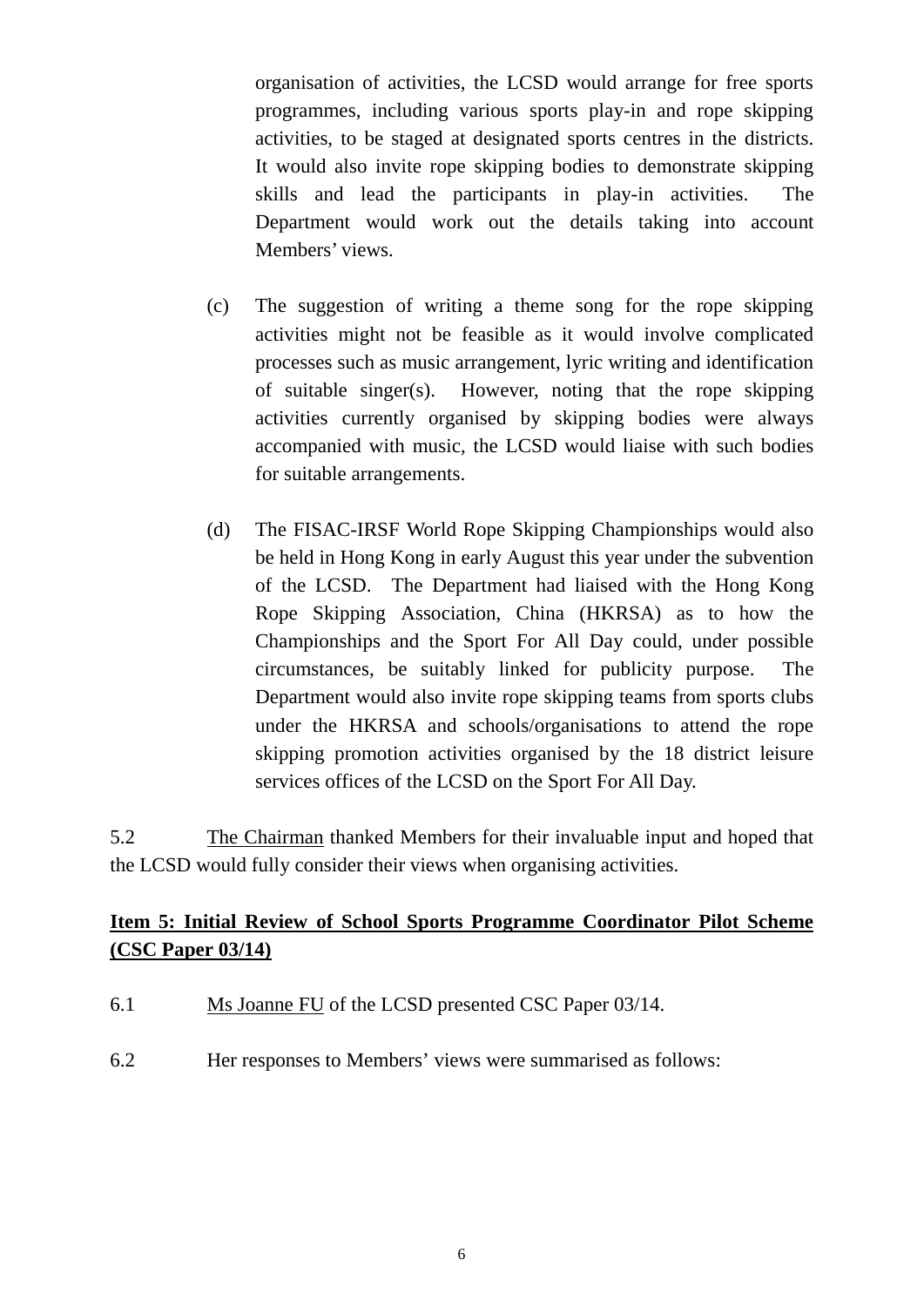- (a) Since the launch of the School Sports Programme Coordinator Pilot Scheme (the Scheme), three of the School Sports Programme Coordinators (SSPCs) had left the employment of their schools. The reasons for their departure included not being able to adapt to the work environment of the school and handle the administrative work, embarking on a coaching career and starting a business.
- (b) To assist SSPCs in their administrative duties, the Hong Kong Sports Institute (HKSI) had provided them with a lot of pre-service and on-the-job training. The training included activities organisation, interpersonal communication, leadership and team building, writing and presentation, administrative management and basic computer applications. The schools also assisted by appointing one or two mentors to advise the SSPCs on their routine duties and allowing them to work flexible hours so that they can settle in quickly and pursue further studies while working.
- (c) The LCSD had gained an initial understanding of the effectiveness of the Scheme through the annual reports submitted by participating schools on the activities organised during the first school year under the Scheme, school visits, experience-sharing sessions with SSPCs and school representatives and the questionnaire survey conducted on SSPCs and students. It was found that the Scheme had achieved the intended results. Most of the SSPCs were able to adapt to the work environment in their schools and gain experience in sports administration. SSPCs all hoped that the Scheme would be run on an on-going basis so that they could see a clear way forward.
- (d) The LCSD would consolidate Members' views and commence the preparatory work for a comprehensive review as soon as possible in order to formulate a proposal on the Scheme's future development direction, mode of operation and resource requirement for Members' discussion.
- (e) "Fit 仔 Fit  $\circledf$  if i iii " (English name not available), the fitness scheme held at Tin Shui Wai Methodist College, was organised on the school's own initiative. It was noted that the project had achieved favourable results, with significant improvement in students' physical well-being.

(Post-meeting note: The relevant materials were emailed to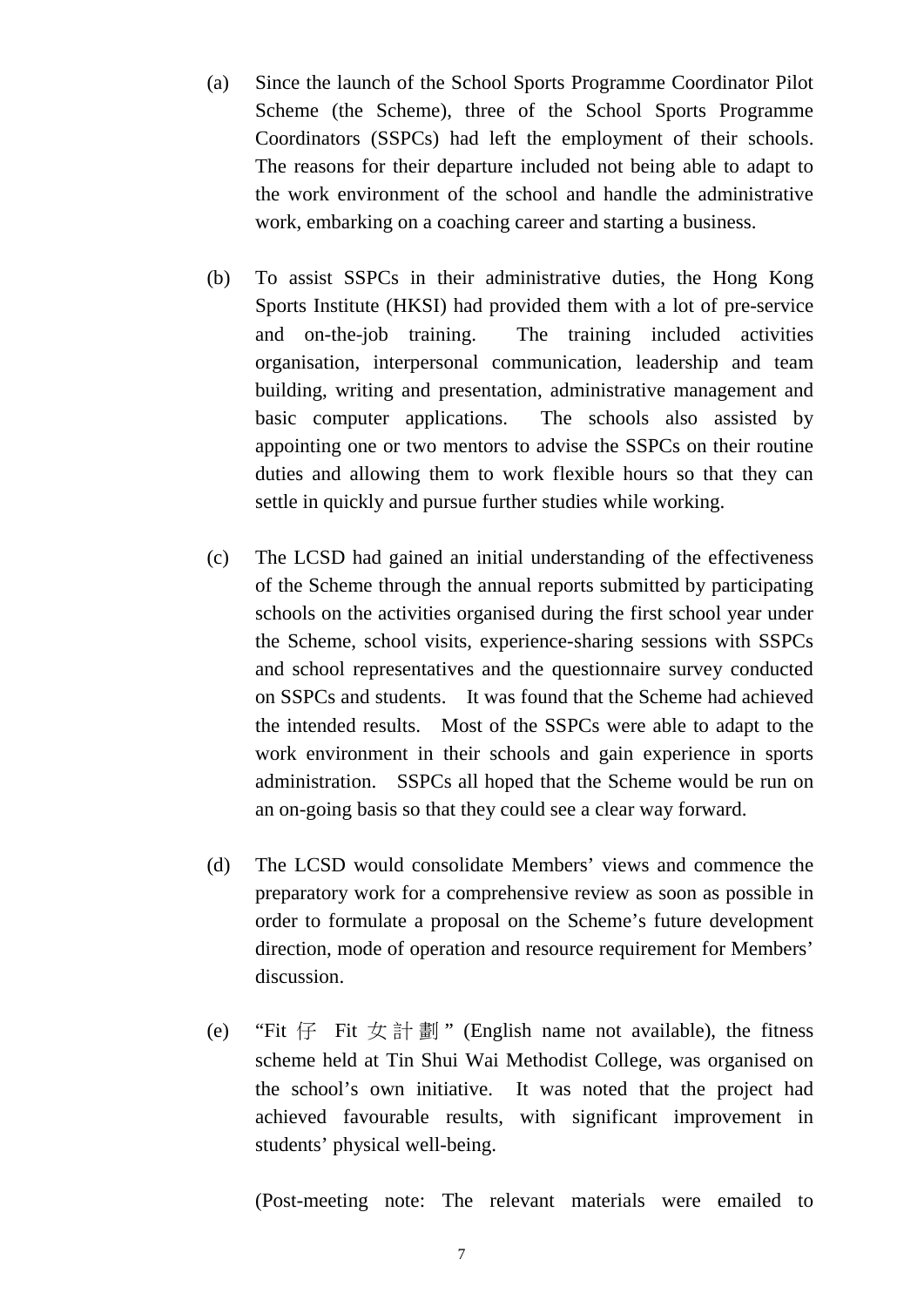6.3 Miss Olivia CHAN of the LCSD told Members that the Scheme was one of the support programmes for retired athletes. It aimed to provide employment opportunities and an on-the-job training platform for retired athletes, who lacked social and work experiences, and help them fit into employment settings. She said that the future development of SSPCs hinged on their personal choices. The HAB and LCSD would continue to discuss the future direction of the Scheme with the EDB and HKSI in the hope that the Scheme could be sustained for the benefit of more schools and athletes.

6.4 The Chairman said he was glad to know that the Scheme had initially achieved the intended results and was well aware of the efforts the HAB and LCSD, together with the EDB and HKSI, had put into the Scheme to make it run smoothly. He looked forward to a comprehensive review to be conducted and the long-term development direction of the Scheme to be set out by the HAB and LCSD after the second year of its implementation.

### **Item 6: Any Other Business**

# **(i) Hong Kong and Shanghai Summer Sports Camp for Youth 2014**

7.1 Ms Joanne FU reported that this year's Camp would be held between 11 and 15 August at the Oriental Land in Shanghai and the sports under the exchange programme would be tennis, volleyball and basketball. Major in-camp activities would include joint training and friendly matches in the sports concerned, and visits to sports facilities and local tourist attractions. The Shanghai Administration of Sports had invited the Hong Kong Delegation to arrange for 40 young athletes aged between 11 and 16 to attend the Camp. She called for the CSC to nominate two Members as the Head and the Deputy Head of the Hong Kong Delegation to lead the young athletes to the exchange programme this year.

7.2 The Chairman said that the Head and the Deputy Head of the Hong Kong Delegation who led the young athletes to the 2012 Camp in Shanghai were Mr David YIP, Vice-chairman of the CSC, and Mrs Stella LAU, Member of the CSC. He invited nominations from Members for the Head and the Deputy Head of the Delegation to this year's Camp.

7.3 Mr David YIP nominated Mr CHU King-yuen and Mrs Cecilia WONG of the education sector as the Head and the Deputy Head of the Delegation to this year's Camp to be held at the Oriental Land in Shanghai.